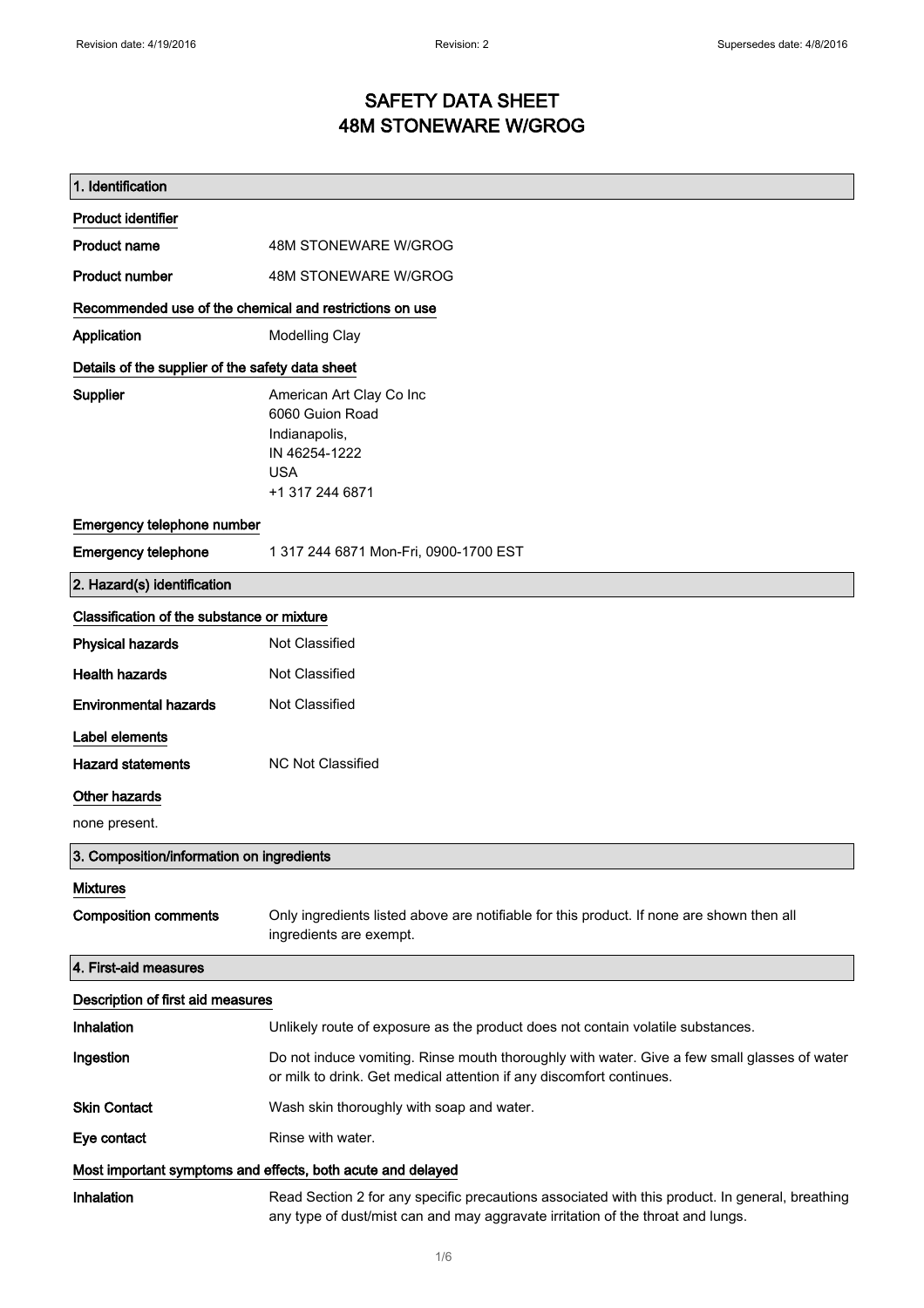| Ingestion                                                    | Read Section 2 for any specific precautions associated with the use of this product. Products<br>with specific warnings about ingestion will give guidance there.                                                                                                                                           |  |
|--------------------------------------------------------------|-------------------------------------------------------------------------------------------------------------------------------------------------------------------------------------------------------------------------------------------------------------------------------------------------------------|--|
| Skin contact                                                 | Read Section 2 for any specific precautions associated with the use of this product. In general<br>most ceramic glazes, clays and special products will tend to have a drying effect on the skin<br>and may cause some sensitivity to users with sensitive skin.                                            |  |
| Eye contact                                                  | Read Section 2 for any specific precautions associated with the use of this product. In general<br>most ceramic and special products contain materials that maybe abrasive to eyes. Keeping<br>materials from contacting the eyes is prudent. If contact does occur, flush with clean water, do<br>not rub. |  |
|                                                              | Indication of immediate medical attention and special treatment needed                                                                                                                                                                                                                                      |  |
| Notes for the doctor                                         | Treat symptomatically.                                                                                                                                                                                                                                                                                      |  |
| 5. Fire-fighting measures                                    |                                                                                                                                                                                                                                                                                                             |  |
| <b>Extinguishing media</b>                                   |                                                                                                                                                                                                                                                                                                             |  |
| Suitable extinguishing media                                 | Use fire-extinguishing media suitable for the surrounding fire.                                                                                                                                                                                                                                             |  |
| Special hazards arising from the substance or mixture        |                                                                                                                                                                                                                                                                                                             |  |
| Specific hazards                                             | The product is not believed to present a hazard due to its physical nature.                                                                                                                                                                                                                                 |  |
| Advice for firefighters                                      |                                                                                                                                                                                                                                                                                                             |  |
| Special protective equipment<br>for firefighters             | Use protective equipment appropriate for surrounding materials.                                                                                                                                                                                                                                             |  |
| 6. Accidental release measures                               |                                                                                                                                                                                                                                                                                                             |  |
|                                                              | Personal precautions, protective equipment and emergency procedures                                                                                                                                                                                                                                         |  |
| <b>Personal precautions</b>                                  | For personal protection, see Section 8.                                                                                                                                                                                                                                                                     |  |
| <b>Environmental precautions</b>                             |                                                                                                                                                                                                                                                                                                             |  |
| <b>Environmental precautions</b>                             | Please read Section 2 completely. If any environmental warnings such as; H411 or H412 are<br>listed in Section 2, please use appropriate procedures when disposing of product and<br>container. Do not put materials into waterways or sewers.                                                              |  |
| Methods and material for containment and cleaning up         |                                                                                                                                                                                                                                                                                                             |  |
| Methods for cleaning up                                      | Collect spillage for reclamation or absorb in vermiculite, dry sand or similar material.                                                                                                                                                                                                                    |  |
| Reference to other sections                                  | For waste disposal, see Section 13. For personal protection, see Section 8.                                                                                                                                                                                                                                 |  |
| 7. Handling and storage                                      |                                                                                                                                                                                                                                                                                                             |  |
| Precautions for safe handling                                |                                                                                                                                                                                                                                                                                                             |  |
| <b>Usage precautions</b>                                     | Read label before use. Do not eat, drink or smoke when using this product. Good personal<br>hygiene procedures should be implemented. Wash hands and any other contaminated areas<br>of the body with soap and water before leaving the work site.                                                          |  |
| Conditions for safe storage, including any incompatibilities |                                                                                                                                                                                                                                                                                                             |  |
| <b>Storage precautions</b>                                   | Store in tightly-closed, original container in a dry and cool place.                                                                                                                                                                                                                                        |  |
| Specific end uses(s)                                         |                                                                                                                                                                                                                                                                                                             |  |
| Specific end use(s)                                          | The identified uses for this product are detailed in Section 1.2.                                                                                                                                                                                                                                           |  |
| 8. Exposure Controls/personal protection                     |                                                                                                                                                                                                                                                                                                             |  |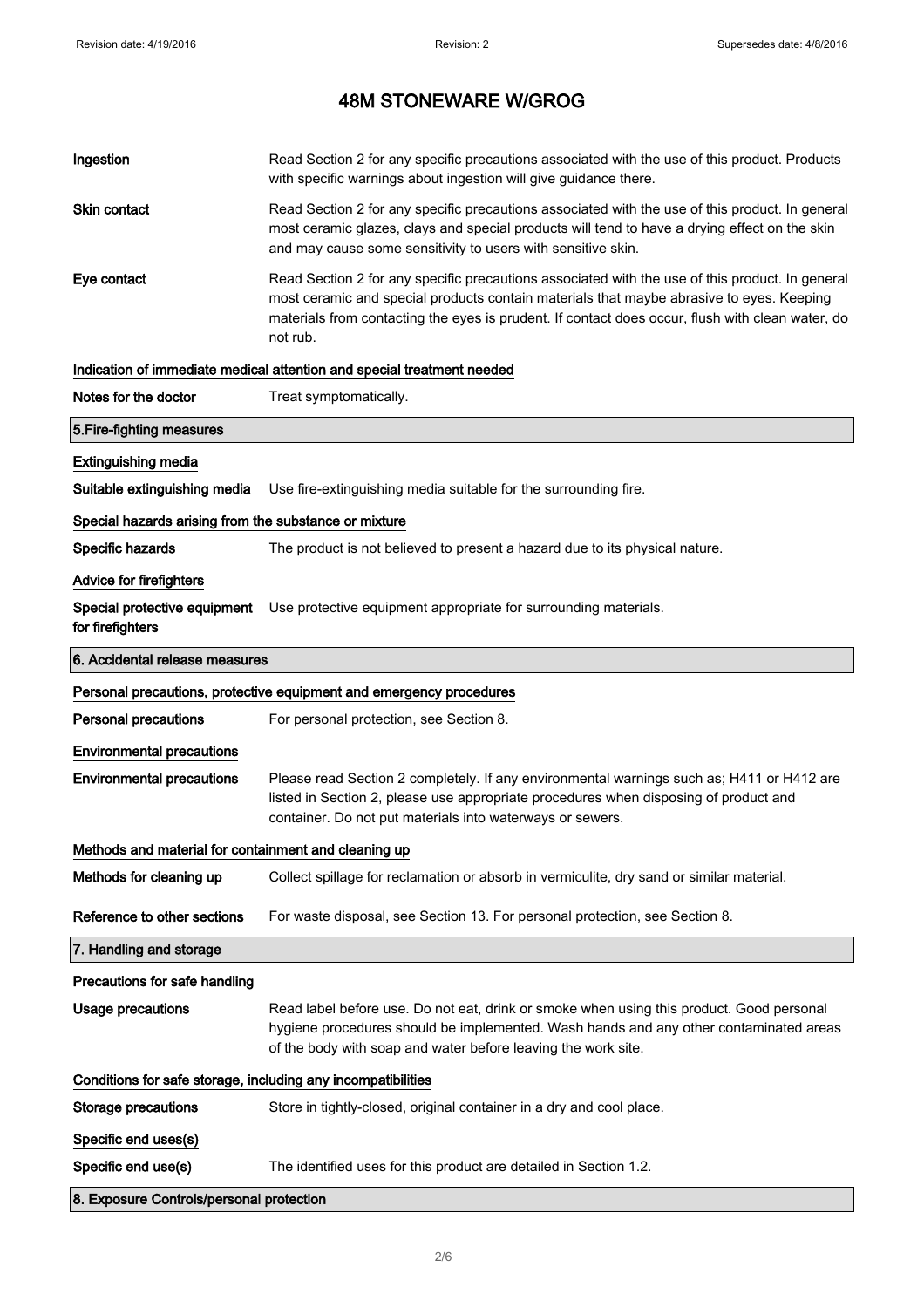| Ingredient comments                 | Only ingredients listed n Section 3 are notifiable for this product. If none are shown then all<br>ingredients are exempt.                                                                                           |
|-------------------------------------|----------------------------------------------------------------------------------------------------------------------------------------------------------------------------------------------------------------------|
| <b>Exposure controls</b>            |                                                                                                                                                                                                                      |
| Appropriate engineering<br>controls | No specific ventilations requirements unless the "FAN" pictogram is shown above or specified<br>in Section 2.                                                                                                        |
| Eye/face protection                 | No specific eye protection required unless the "EYE PROTECTION" pictogram is shown<br>above or specified in Section 2.                                                                                               |
| Hand protection                     | No specific hand protection required unless the "HAND PROTECTION" pictogram is shown<br>above or specified in Section 2.                                                                                             |
| Hygiene measures                    | Using good personal hygiene practices is always appropriate. Keeping a clean work space,<br>cleaning up properly when done, and not eating, drinking or smoking when using this product.                             |
| Respiratory protection              | No specific respiratory protection required unless the "RESPIRATOR" pictogram is shown<br>above or specified in Section 2. Using the appropriate certified protection for the operation is<br>important if required. |

### 9. Physical and Chemical Properties

### Information on basic physical and chemical properties

| Appearance                                      | Solid.                    |
|-------------------------------------------------|---------------------------|
| Color                                           | Various colors.           |
| Odor                                            | Almost odorless.          |
| <b>Odor threshold</b>                           | No information available. |
| рH                                              | $6 - 8$                   |
| <b>Melting point</b>                            | No information available. |
| Initial boiling point and range                 | No information available. |
| <b>Flash point</b>                              | No information available. |
| <b>Evaporation rate</b>                         | No information available. |
| Flammability (solid, gas)                       | No information available. |
| Upper/lower flammability or<br>explosive limits | No information available. |
| Vapour pressure                                 | No information available. |
| <b>Relative density</b>                         | Greater than 1.0          |
| Solubility(ies)                                 | Not applicable.           |
| <b>Partition coefficient</b>                    | No information available. |
| <b>Auto-ignition temperature</b>                | Not applicable.           |
| <b>Decomposition Temperature</b>                | No information available. |
| <b>Viscosity</b>                                | No information available. |
| <b>Explosive properties</b>                     | none                      |
| <b>Oxidising properties</b>                     | none                      |
| Other information                               | Not applicable.           |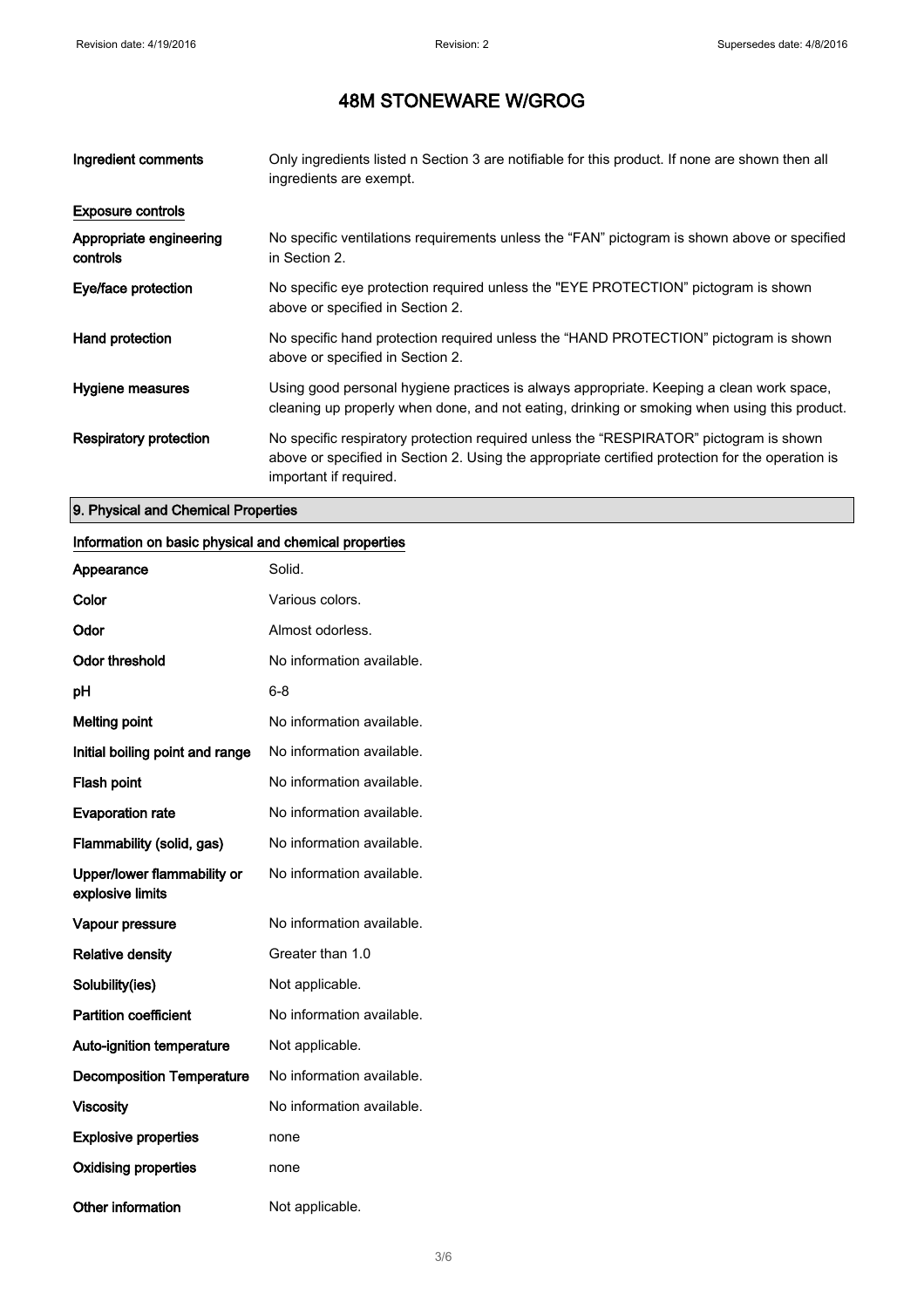| 10. Stability and reactivity                                        |                                                                                                                                                                                                                                                |  |
|---------------------------------------------------------------------|------------------------------------------------------------------------------------------------------------------------------------------------------------------------------------------------------------------------------------------------|--|
| <b>Reactivity</b>                                                   | There are no known reactivity hazards associated with this product.                                                                                                                                                                            |  |
| <b>Stability</b>                                                    | No particular stability concerns.                                                                                                                                                                                                              |  |
| Possibility of hazardous<br>reactions                               | None known.                                                                                                                                                                                                                                    |  |
| Conditions to avoid                                                 | None known.                                                                                                                                                                                                                                    |  |
| Materials to avoid                                                  | None known.                                                                                                                                                                                                                                    |  |
| Hazardous decomposition<br>products                                 | None known.                                                                                                                                                                                                                                    |  |
| 11. Toxicological information                                       |                                                                                                                                                                                                                                                |  |
| Information on toxicological effects                                |                                                                                                                                                                                                                                                |  |
| <b>Toxicological effects</b>                                        | Please read Section 2 thoroughly to understand the toxicological risks, (if any) and<br>precautions for safe use (if any).                                                                                                                     |  |
| Acute toxicity - inhalation<br>ATE inhalation (dusts/mists<br>mg/l) | 7.65                                                                                                                                                                                                                                           |  |
| Skin corrosion/irritation                                           |                                                                                                                                                                                                                                                |  |
| Skin sensitization                                                  |                                                                                                                                                                                                                                                |  |
| Skin sensitisation                                                  | Based on available data the classification criteria are not met.                                                                                                                                                                               |  |
| Eye contact                                                         | May cause temporary eye irritation.                                                                                                                                                                                                            |  |
| 12. Ecological Information                                          |                                                                                                                                                                                                                                                |  |
| Ecotoxicity                                                         | Please read Section 2 completely. If any environmental warnings such as; H411 or H412 are<br>listed in Section 2, please use appropriate procedures when disposing of product and<br>container. Do not put materials into waterways or sewers. |  |
| <b>Toxicity</b>                                                     |                                                                                                                                                                                                                                                |  |
| <b>Toxicity</b>                                                     | Please read Section 2 completely. If any environmental warnings such as; H411 or H412 are<br>listed in Section 2, please use appropriate procedures when disposing of product and<br>container. Do not put materials into waterways or sewers. |  |
| Persistence and degradability                                       |                                                                                                                                                                                                                                                |  |
| Persistence and degradability                                       | No data available.                                                                                                                                                                                                                             |  |
| Biodegradation                                                      | Not inherently biodegradable.                                                                                                                                                                                                                  |  |
| <b>Bioaccumulative potential</b>                                    |                                                                                                                                                                                                                                                |  |
| <b>Partition coefficient</b>                                        | No information available.                                                                                                                                                                                                                      |  |
| Mobility in soil                                                    |                                                                                                                                                                                                                                                |  |
| <b>Mobility</b>                                                     | Semi-mobile.                                                                                                                                                                                                                                   |  |
| Results of PBT and vPvB assessment                                  |                                                                                                                                                                                                                                                |  |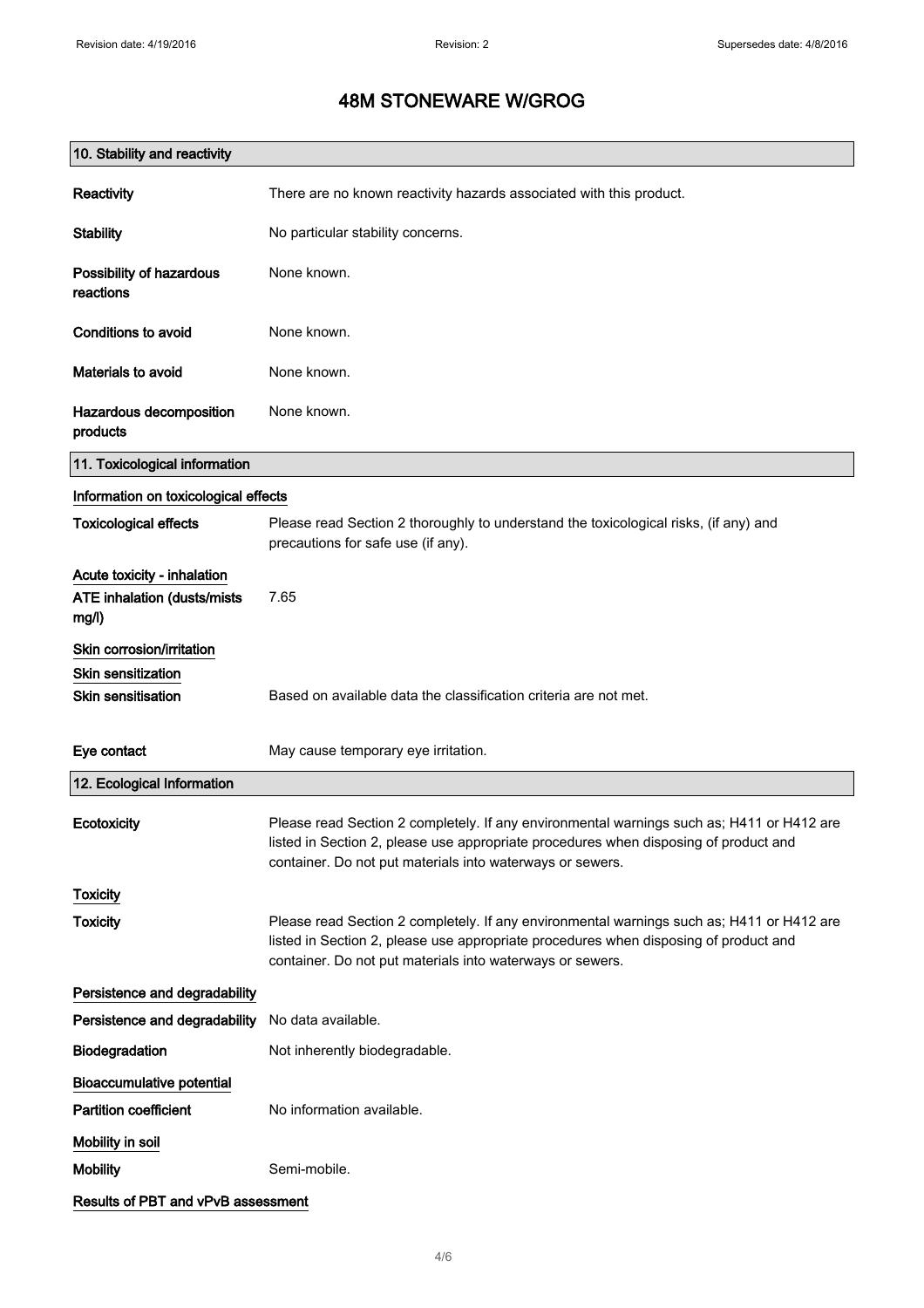$\overline{\phantom{a}}$ 

### 48M STONEWARE W/GROG

| Results of PBT and vPvB<br>assessment | This product does not contain any substances classified as PBT or vPvB.                                                                                                                      |
|---------------------------------------|----------------------------------------------------------------------------------------------------------------------------------------------------------------------------------------------|
| Other adverse effects                 |                                                                                                                                                                                              |
| Other adverse effects                 | None known.                                                                                                                                                                                  |
| 13. Disposal considerations           |                                                                                                                                                                                              |
| Waste treatment methods               |                                                                                                                                                                                              |
| <b>General information</b>            | Dispose of waste product or used containers in accordance with local regulations When<br>handling waste, the safety precautions applying to handling of the product should be<br>considered. |
| 14. Transport information             |                                                                                                                                                                                              |
| General                               | The product is not covered by international regulations on the transport of dangerous goods<br>(IMDG, IATA, DoT).                                                                            |
| <b>UN Number</b>                      |                                                                                                                                                                                              |
| Not applicable.                       |                                                                                                                                                                                              |
| UN proper shipping name               |                                                                                                                                                                                              |
| Not applicable.                       |                                                                                                                                                                                              |
| Transport hazard class(es)            |                                                                                                                                                                                              |
| No transport warning sign required.   |                                                                                                                                                                                              |
| Packing group                         |                                                                                                                                                                                              |
| Not applicable.                       |                                                                                                                                                                                              |
| <b>Environmental hazards</b>          |                                                                                                                                                                                              |

#### Environmentally Hazardous Substance

Please refer to Section 2 for any environmental hazards associated with this product. If H411/H412 warnings are shown then please verify packaging and labeling requirements for larger volumes.

#### Special precautions for user

Not applicable.

#### Transport in bulk according to Not applicable. Annex II of MARPOL 73/78 and the IBC Code

#### 15. Regulatory information

#### US State Regulations

#### California Proposition 65 Carcinogens and Reproductive Toxins

None of the ingredients are listed or exempt.

#### Inventories

#### Canada - DSL/NDSL

All the ingredients are listed or exempt.

#### US - TSCA

All the ingredients are listed or exempt.